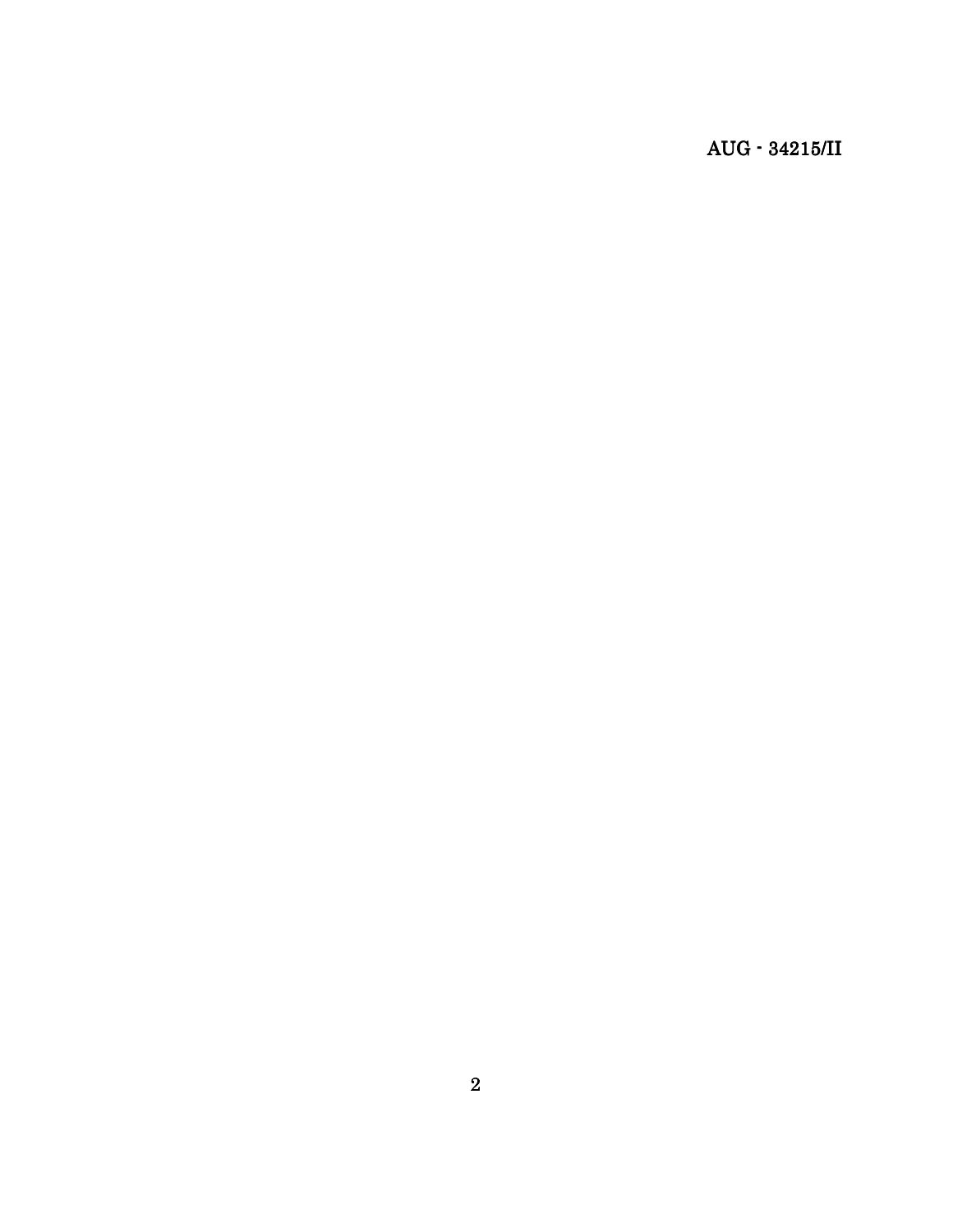# Life Science Paper II

#### Time Allowed : 75 Minutes] [Maximum Marks : 100

Note : This paper contains  $50$  multiple choice questions, each carrying Two  $(2)$  marks. Attempt  $All$  questions.

| 1. |     | Dosage compensation in mammals                         | 2. | Which one of the following is an  |
|----|-----|--------------------------------------------------------|----|-----------------------------------|
|    | is: |                                                        |    | example of heterogametic females? |
|    |     | (A) Heterochromatinisation of one                      |    | (A) Drosophila                    |
|    |     | X-chromosome in females                                |    | (B) Moths                         |
|    |     |                                                        |    | (C) Human                         |
|    |     | (B) Hyperactivation of single<br>X-chromosome in males |    | (D) 7 O'clock plant               |
|    |     |                                                        | 3. | Star shaped basic cell morphology |
|    |     | (C) Hyperactivation of Y-chromosome                    |    | have been observed in:            |
|    |     | in males                                               |    | (A) Protozoa                      |
|    |     | (D) Equalisation of transcription                      |    | (B) Yeast                         |
|    |     | from both X and Y-chromosome                           |    | Eubacteria<br>(C)                 |
|    |     | in males                                               |    | Algae<br>(D)                      |
|    |     |                                                        |    |                                   |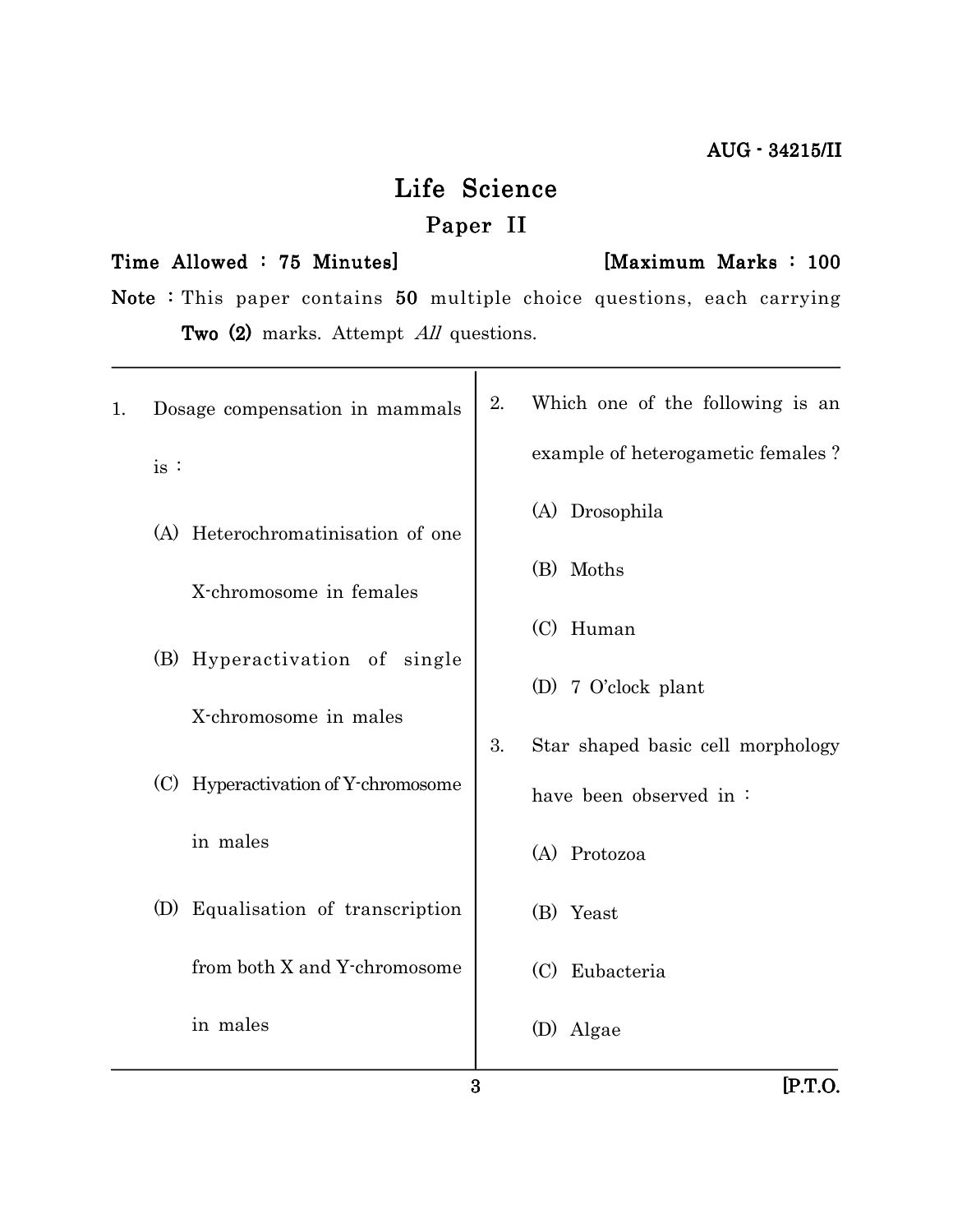| 4. | Which of the following is <i>not</i> an iso- | 6. | Metastasis of cancer cells during   |
|----|----------------------------------------------|----|-------------------------------------|
|    | typic determinant?                           |    | malignant growth of tumors depends  |
|    | $(A)$ Ig $G1$                                |    | on which of the following enzymes?  |
|    | $(B)$ Ig $G2$                                |    | (A) Trypsin                         |
|    | $(C)$ Ig $G2m$                               |    | (B) Chymotrypsin                    |
|    | $(D)$ Ig $G3$                                |    | (C) Lipase                          |
| 5. | Transport of molecules through a             |    | (D) Matrix metalloprotease          |
|    | cell membrane down a concentration           | 7. | Which one of the following proteins |
|    | gradient mediated by a membrane              |    | is MAP Kinase Kinase Kinase         |
|    | transport protein is called as:              |    | (MAP KKK) ?                         |
|    | (A) Symporter                                |    | $(A)$ c-RAS                         |
|    | (B) Antiporter                               |    | (B) GAP                             |
|    | (C) Uniporter                                |    | $(C)$ SoS                           |
|    | (D) Transporter                              |    | (D) C-Raf                           |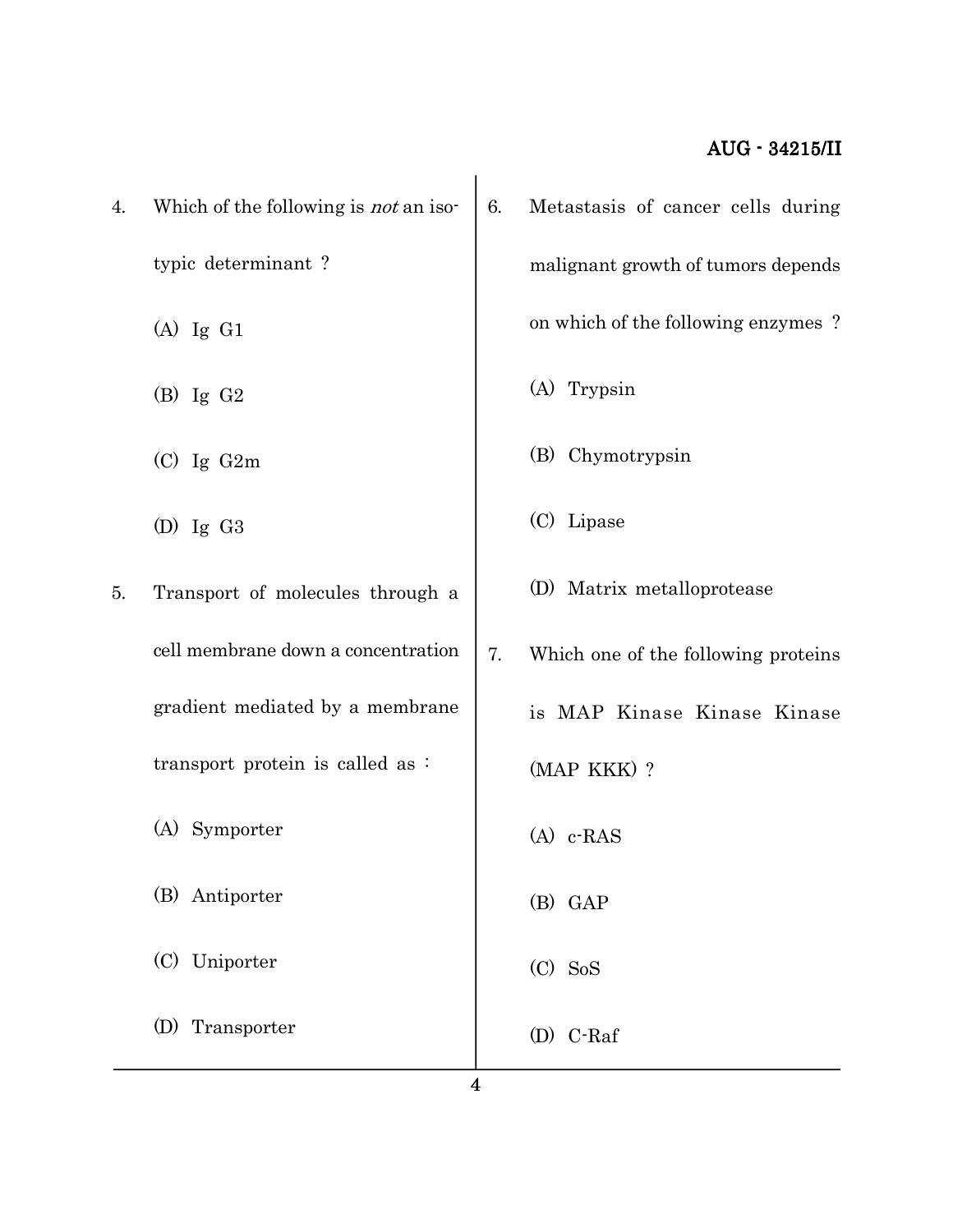- 8. Which of the following is not a component of membrane phospholipid, lecithin ?
	- (A) Glycerol
	- (B) Choline
	- (C) Sphingosine
	- (D) Fatty acid
- 9. Which shuttle is operated to get 32 ATP molecule after complete oxidation of glucose ? (A) Glycerol-3-phosphate (B) Malate-aspartate
	- (C) Pyruvate-malate
	- (D) Citrate-pyruvate
- 10. Which of the following high energy compound releases maximum amount of energy on hydrolysis ?
	- (A) ATP
	- (B) 1, 3 bis-phosphoglycerate
	- (C) Creatine phosphate
	- (D) Phosphoenol pyruvate
- 11. During translation, formylmethionine and methionine, as an initiator amino acid, is distinguished from any internal methionine by :
	- (A) initiation codon versus internal codon
	- (B) initiation factor versus elongation factor
	- (C) small subunit of ribosome versus large subunit of ribosome
	- (D) ATP versus GTP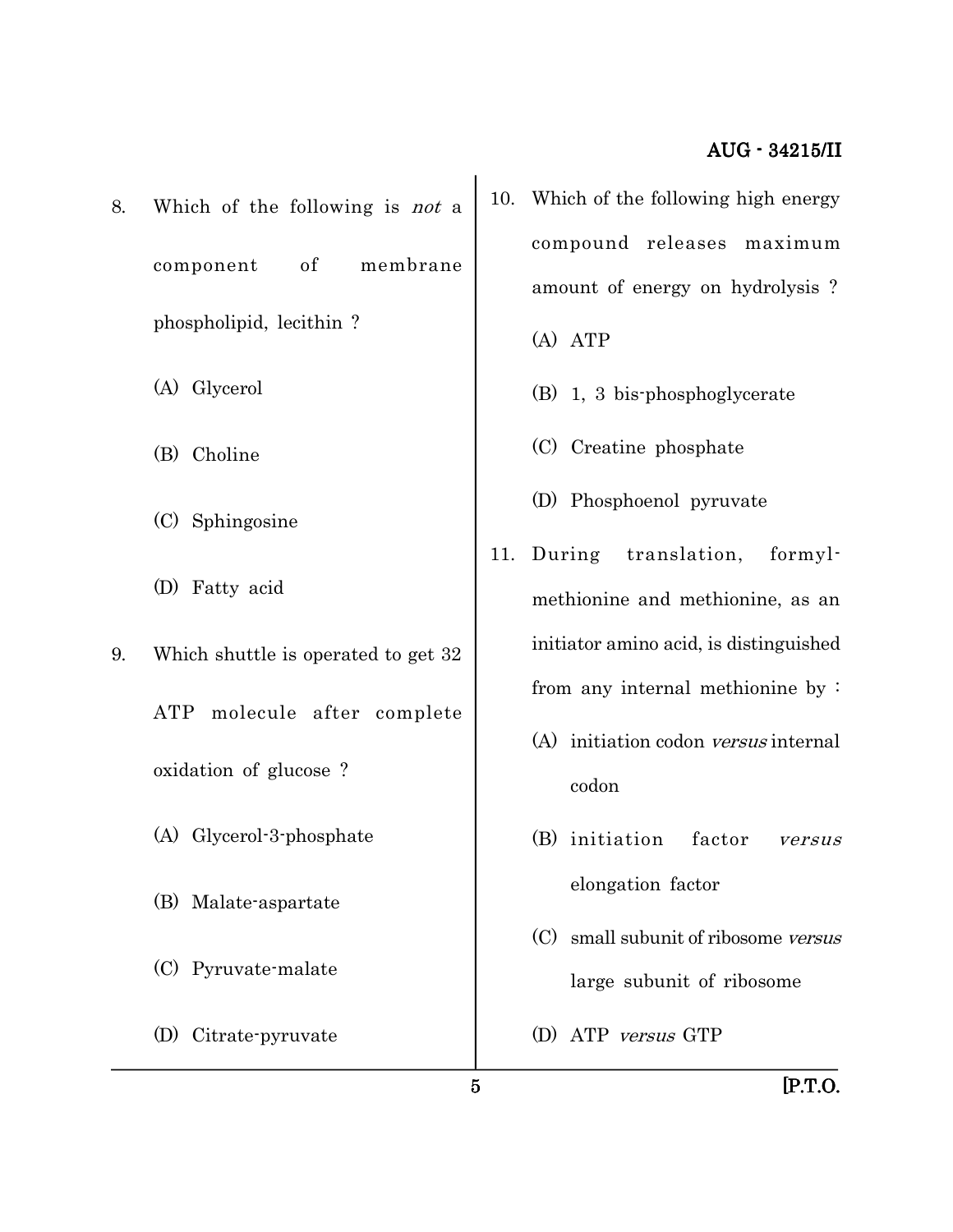12. Silk fibroin displays ...................... structure. (A)  $\alpha$ -helix (B) loop (C) parallel  $\beta$ -sheet (D) antiparallel  $\beta$ -sheet 13. What is the role of peptidoglycan ? (A) extracellular adhesive (B) gives rigidity and strength to exoskeletons (C) gives rigidity and strength to cell envelope (D) energy storage 14. In a highly acidic solution  $(pH = 1.3)$  the amino acid glycine exists in : (A)  $N_{\rm H_3}^+ - \rm CH_2 - \rm COO^-$ (B)  $N_{\rm H_3}^+ - \rm CH_2 - \rm COOH$ (C)  $NH_2-CH_2-COOH$ (D)  $NH_2 - CH_2 - COO^-$ 15. Among the following which is the protein carrier molecule linking PS-II and PS-I in photosynthesis ? (A) Plastocyanin (B) Ferredoxin (C) Pheophytin (D) Plastoquinone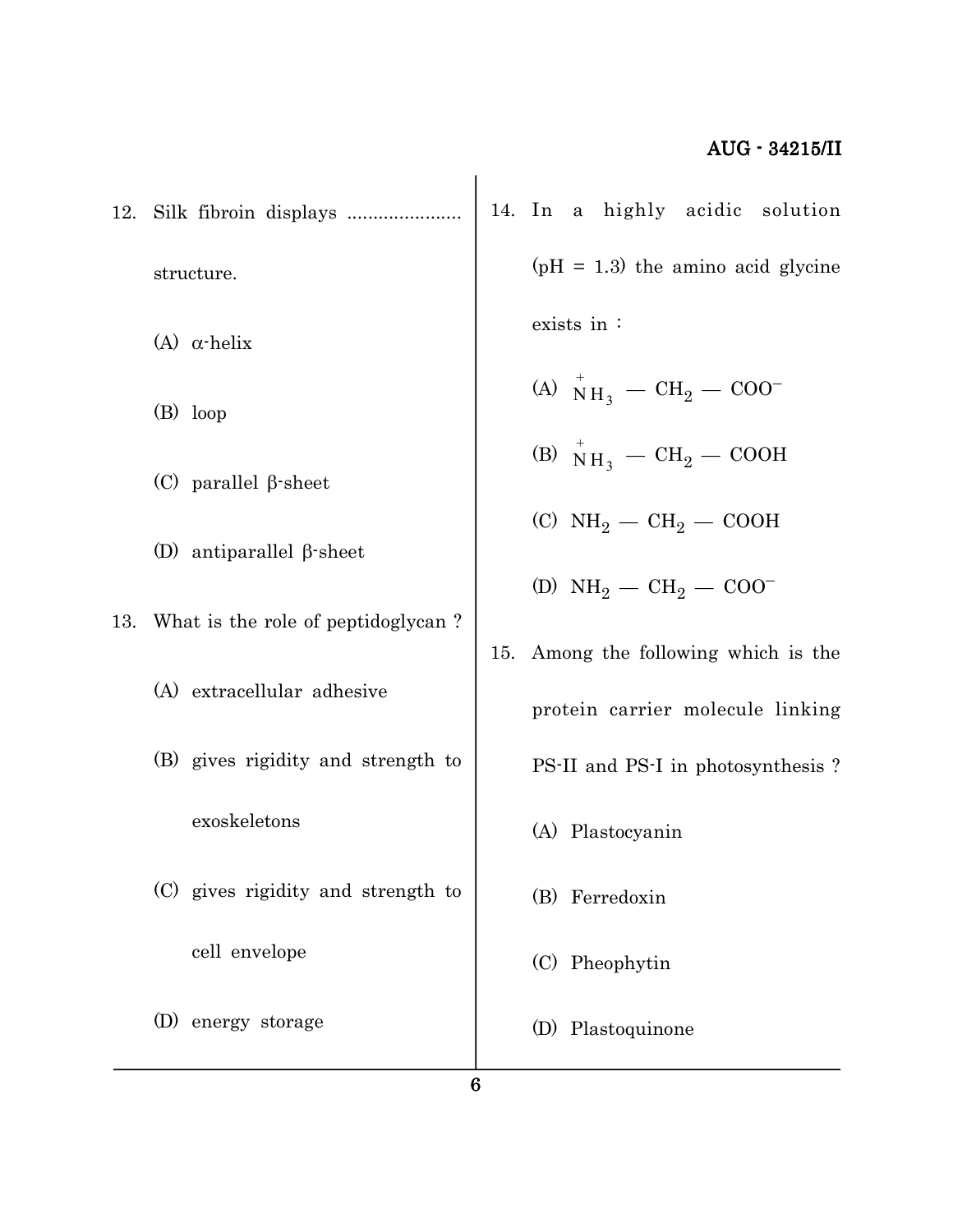- 16. Which of the following has greater affinity for haemoglobin ?
	- (A) Carbon monoxide
	- (B) Carbon dioxide
	- (C) Oxygen
	- (D) Nitrogen
- 17. A precursor is converted by ultraviolet radiation into a molecule. The molecule is likely to be :
	- (A) Vitamin C
	- (B) Vitamin K
	- (C) Vitamin A
	- (D) Vitamin D
- 18. The deglutition centre is located in the :
	- (A) Lumbar spinal cord
	- (B) Cerebral cortex
	- (C) Medulla oblongata
	- (D) Lateral hypothalamus
- 19. Which of the following statements is incorrect for normal cells ?
	- (A) Intracellular potential of only the neurones is negative in comparison with the extracellular potential
	- (B) Extracellular potential is always positive compared to the intracellular potential of all cells
	- (C) Intracellular compartment contains more of potassium ions than the extracellular compartment
	- (D) Extracellular compartment contains more of sodium ions than the intracellular compartment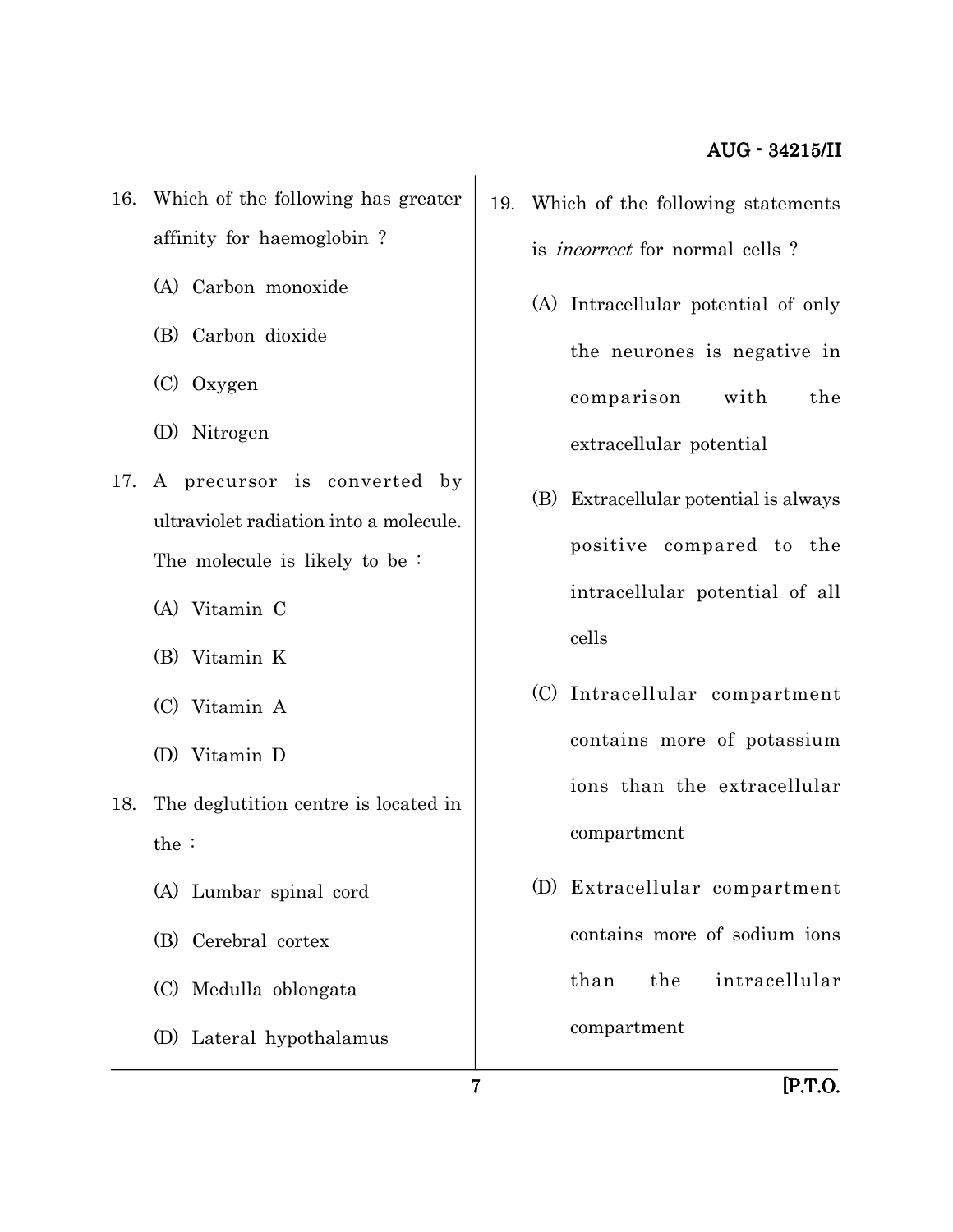- 20. The oxygen atoms in the water molecules formed in glucose oxidation according to the equation :  $C_6H_{12}O_6 + 6O_2 \longrightarrow 6CO_2 + 6H_2O$ come :
	- (A) entirely from glucose
	- (B) entirely from respiratory oxygen
	- (C) equally from respiratory oxygen and glucose
	- (D) from glucose and respiratory oxygen in  $1:3$  ratio
- 21. The control of cell elongation in the Arabidopsis hypocotyl by light and gibberellic acid represents an example of :
	- (A) secondary cross-regulation
	- (B) positive primary crossregulation
	- (C) negative primary crossregulation
	- (D) Tertiary cross-regulation
- 22. The functional allele of a gene that predominates in the population of an organism is called ....................... allele.
	- (A) Wild-type
	- (B) Recessive
	- (C) Multiple
	- (D) Epistatic
- 23. Which of the following DNA sequences is present in telomeres of human chromosomes ? (A) 5' TTA GGG 3' (B) 5' GGG TTA 3' (C) 5' CCA GGG 3' (D) 5' CCC AAT 3'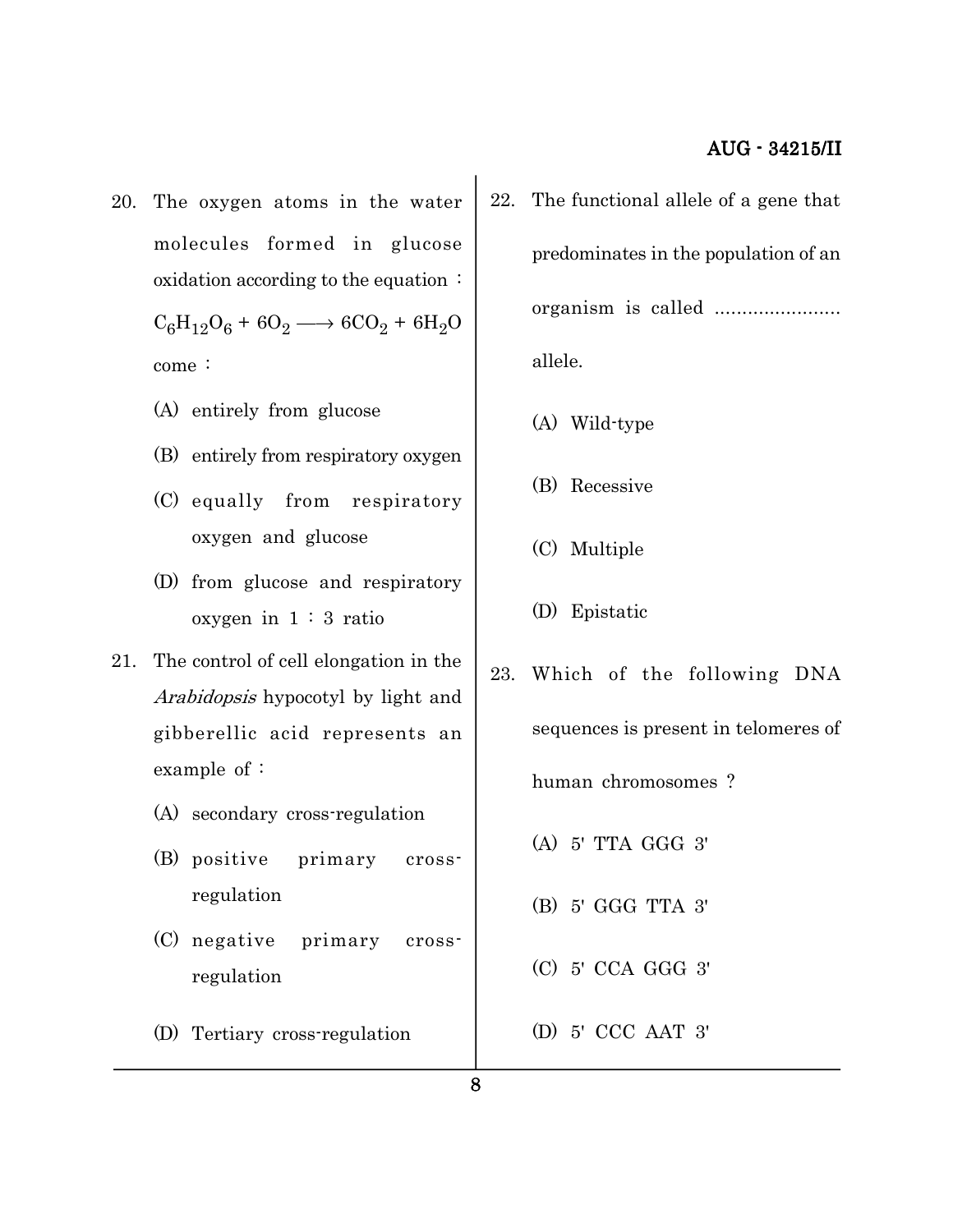24. RNA polymerase I is located in .................... .

(A) Nucleus

- (B) Nucleolus
- (C) Matrix
- $(D)$  mtDNA
- 25. Map distance between genes in a genetic map is determined by :
	- (A) Gene gap
	- (B) Rate of recombination between genes
	- (C) Percent of independent assortment
	- (D) Linkage relationship
- 26. Xeroderma pigmentosum can be repaired by :
	- (A) Mismatch repair
	- (B) Nucleotide excision repair
	- (C) Base excision repair
	- (D) Direct repair
- 27. In somatic cell hybrid generation involving use of human and chinese hamster ovary cells :
	- (A) Human chromosomes get eliminated
	- (B) Human chromosomes get rearranged
	- (C) Chromosomes of chinese hamster ovary cells get eliminated
	- (D) Chromosomes of chinese hamster ovary cells undergo translocations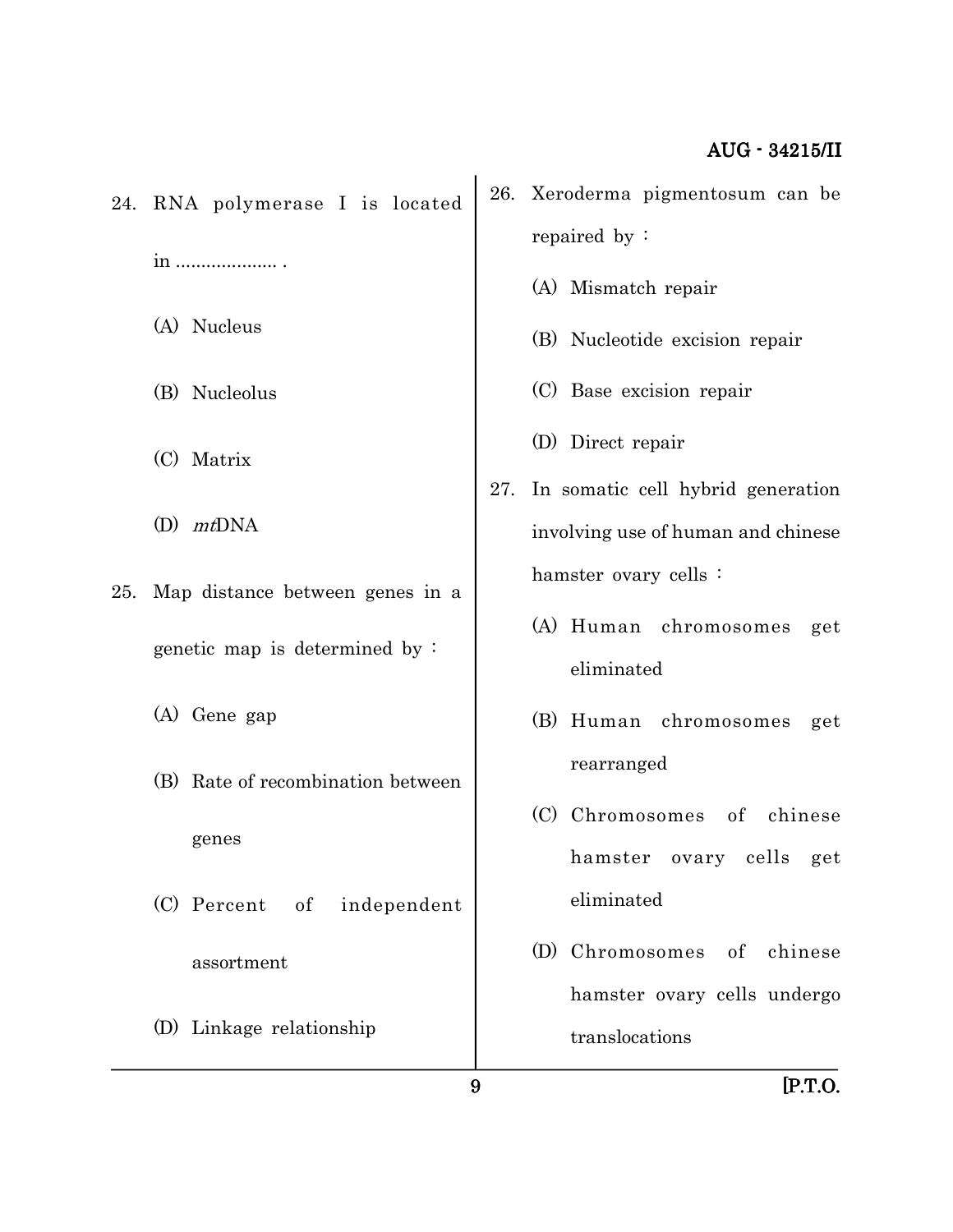- 28. Patau syndrome is due to :
	- (A) Trisomy of chromosome 13
	- (B) Trisomy of chromosome 18
	- (C) Trisomy of chromosome 21
	- (D) Robertsonian translocation
- 29. Constitutive heterochromatin is mostly :
	- (A) Repetitive DNA
	- (B) Devoid of repetitive sequence
	- (C) Varies in different cell types
	- (D) Express differently at different developmental stages
- 30. The centre of origin of groundnut is :
	- (A) North-East Asia
	- (B) South-East Asia
	- (C) South America
	- (D) Brazil
- 31. Formation of new species through geographic isolation and prevention of gene flow is known as ................... speciation.
	- (A) Sympatric
	- (B) Allelopatric
	- (C) Allopatric
	- (D) Isopatric
- 32. How is extinction depicted in a cladistic phylogenetic tree diagram ?
	- (A) A branch splits
	- (B) A branch ends
	- (C) A brach shifts along the X-axis
	- (D) A branch shifts along the Y-axis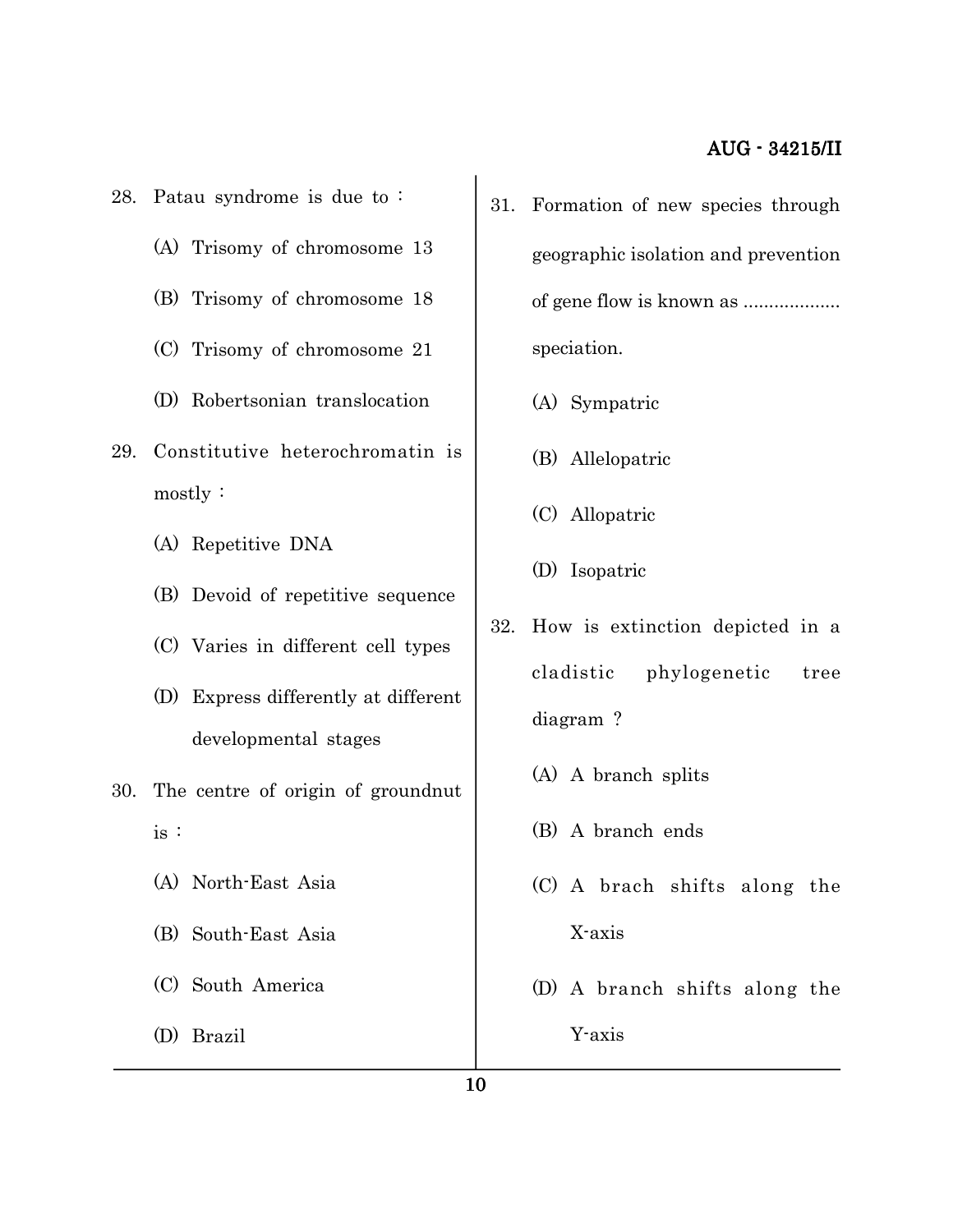- 33. Which of the following exhibits the most fit individual in an evolutionary sense ?
	- (A) A tiger who is successful at capturing prey but has no cubs
	- (B) A tiger who has ten cubs, eight of which live to adulthood
	- (C) A tiger who overcomes a disease and lives to have three cubs
	- (D) A tiger who shows parental care for his cubs but only two live to adulthood
- 34. Miller and Urey performed an experiment to prove origin of life. They took gases  $\mathrm{NH}_3$  and  $\mathrm{H}_2$  along with ......................
	- (A)  $\mathrm{N}_2$  and  $\mathrm{H}_2\mathrm{O}$
	- (B)  $H_2O$  and  $CH_4$
	- (C)  $CO_2$  and  $N_2$
	- (D)  $\mathrm{CH}_4$  and  $\mathrm{N}_2$
- 35. In a population, balancing selection is accomplished through successful reproduction of :
	- (A) homozygous recessive individuals
	- (B) homozygous dominant individuals
	- (C) heterozygous individuals
	- (D) hemizygous individuals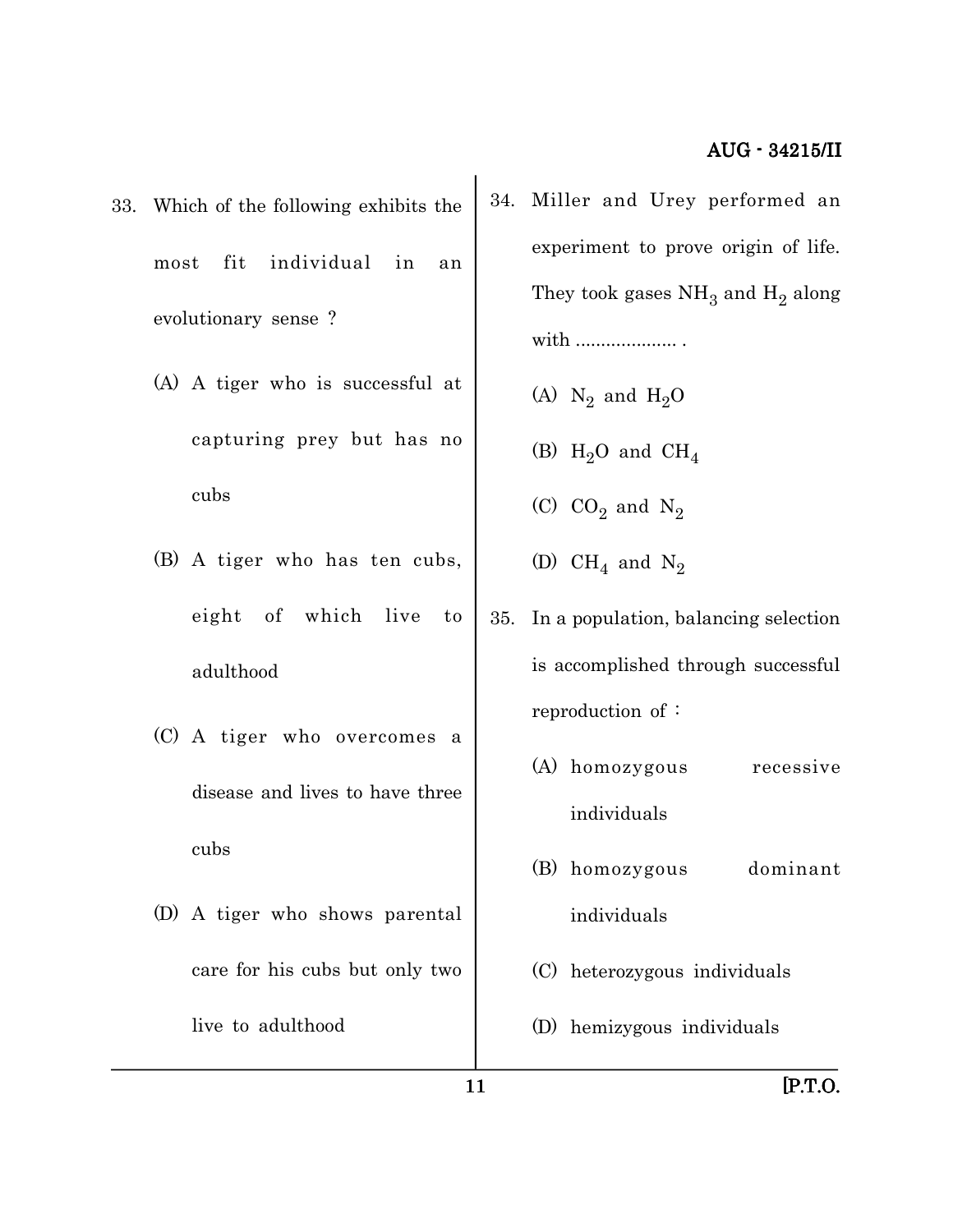- 36. In a large randomly mating population only four percent of the individuals shows a recessive trait. What will be the frequency of carriers in the following generation ?
	- (A) 8%
	- (B) 64%
	- (C) 16%
	- (D) 32%
- 37. Eutrophication causes a reduction of ...................... in the water body.
	- (A) Carbon dioxide
	- (B) Oxygen
	- (C) Nitrogen
	- (D) Sulphur dioxide

38. Deforestation generally causes a

decrease in :

- (A) Rainfall
- (B) Drought
- (C) Soil erosion
- (D) Global warming
- 39. Which of the following will ensure diversity of wild flora ?
	- (A) Monoculture of forest plant species
	- (B) Polyculture of native plant species
	- (C) Introduction of new plant species
	- (D) Transplantation of trees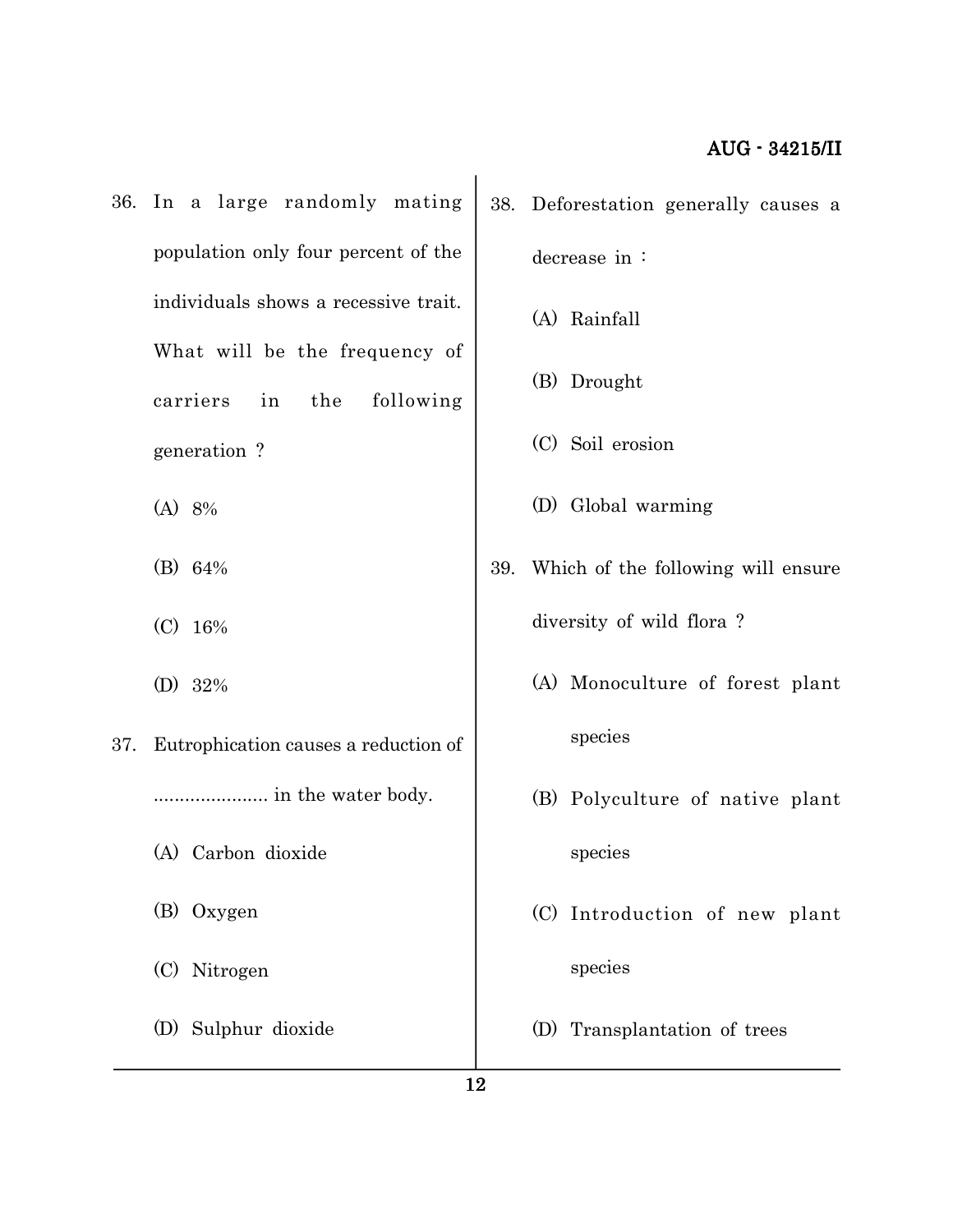|     |                                    | 13  | $[$ P.T.O.                                                                         |
|-----|------------------------------------|-----|------------------------------------------------------------------------------------|
|     | forests in the tropics             |     | (D) Synergistic<br>effect<br>of<br>photochemical smog                              |
|     | (D) Propagation of evergreen       |     | dioxide<br>(C) Depletion of oxygen                                                 |
|     | around the world                   |     | (B) Chlorofluorocarbon + sulphur                                                   |
|     | (C) Sustainable<br>development     |     | (A) Acid rain                                                                      |
|     | resources                          |     | product of:                                                                        |
|     | (B) Optimal<br>utilization<br>of   | 42. | (D) As a breeding ground for<br>marine turtles<br>Peroxylacetyl Nitrate (PAN) is a |
|     | world                              |     | of peafowls                                                                        |
|     | (A) Wildlife protection around the |     | ducks<br>(C) For presence of a large number                                        |
|     | promote:                           |     | birds<br>(B) As a transit area for migratory                                       |
|     | Environment and Development is to  |     | (A) For pelicans and other marine                                                  |
| 40. | The purpose of Rio Declaration on  | 41. | Kelameru Bird Sanctuary is well<br>known:                                          |
|     |                                    |     |                                                                                    |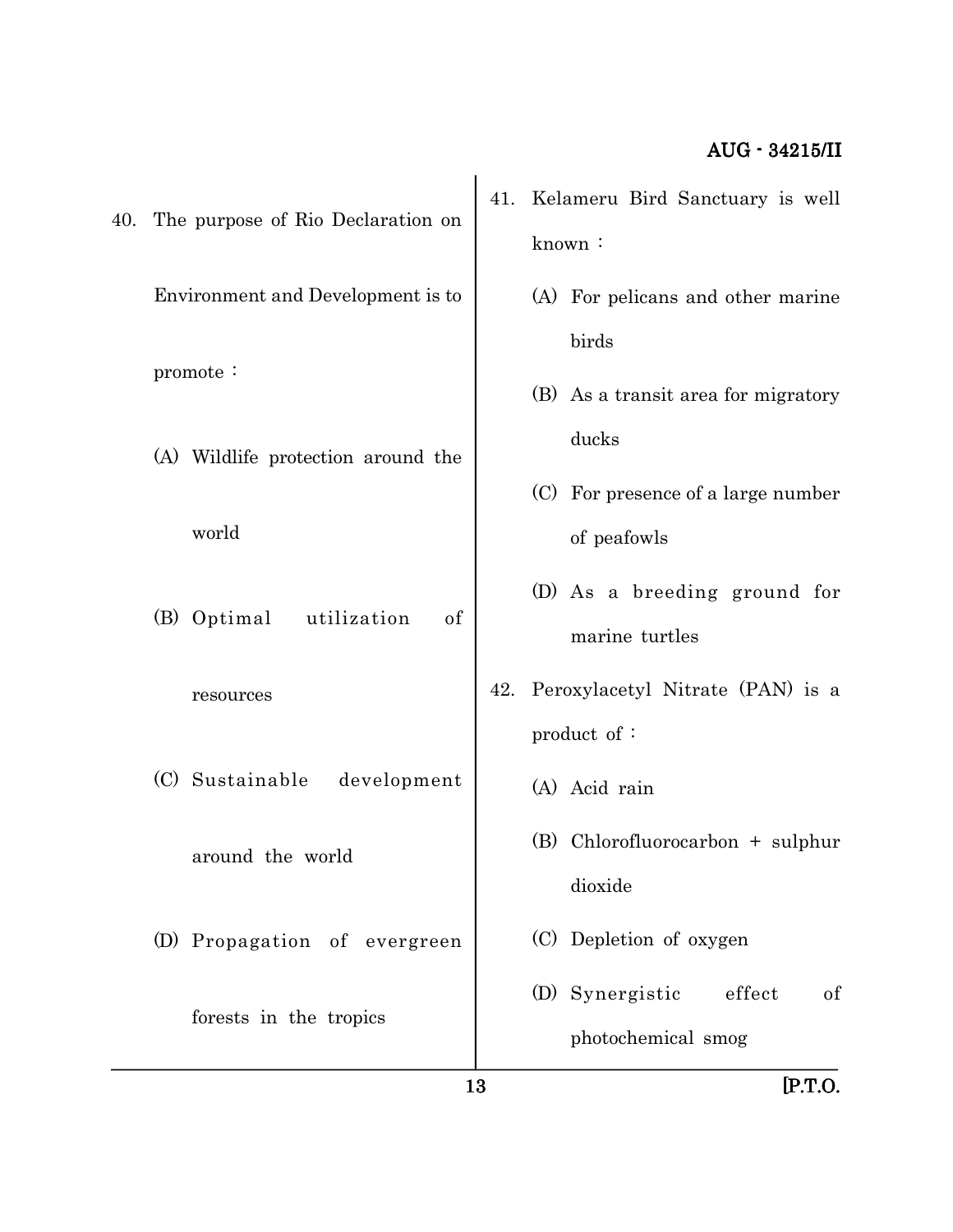- 43. The source of turmeric is :
	- (A) Crocus sativus Linn.
	- (B) Curcuma longa Linn.
	- (C) Cuminum cyminum Linn.
	- (D) Curculigo orchioides Gaertn.
- 44. Which of the following has highest percentage of endangered plant
	- species ?
	- (A) Conifers
	- (B) Cycads
	- (C) Cacti
	- (D) Ferns
- 45. Which of the following genes are used in molecular systematics ?
	- (A) Nuclear ribosomal genes
	- (B) House-keeping genes
	- (C) Telomere genes
	- (D) Structural genes
- 46. If a structure in an organism evolves in different lineages, so that it is possessed by several species although it was not found in their most recent common ancestors then it exhibits :
	- (A) Analogy
	- (B) Homology
	- (C) Epistemology
	- (D) Homoplasy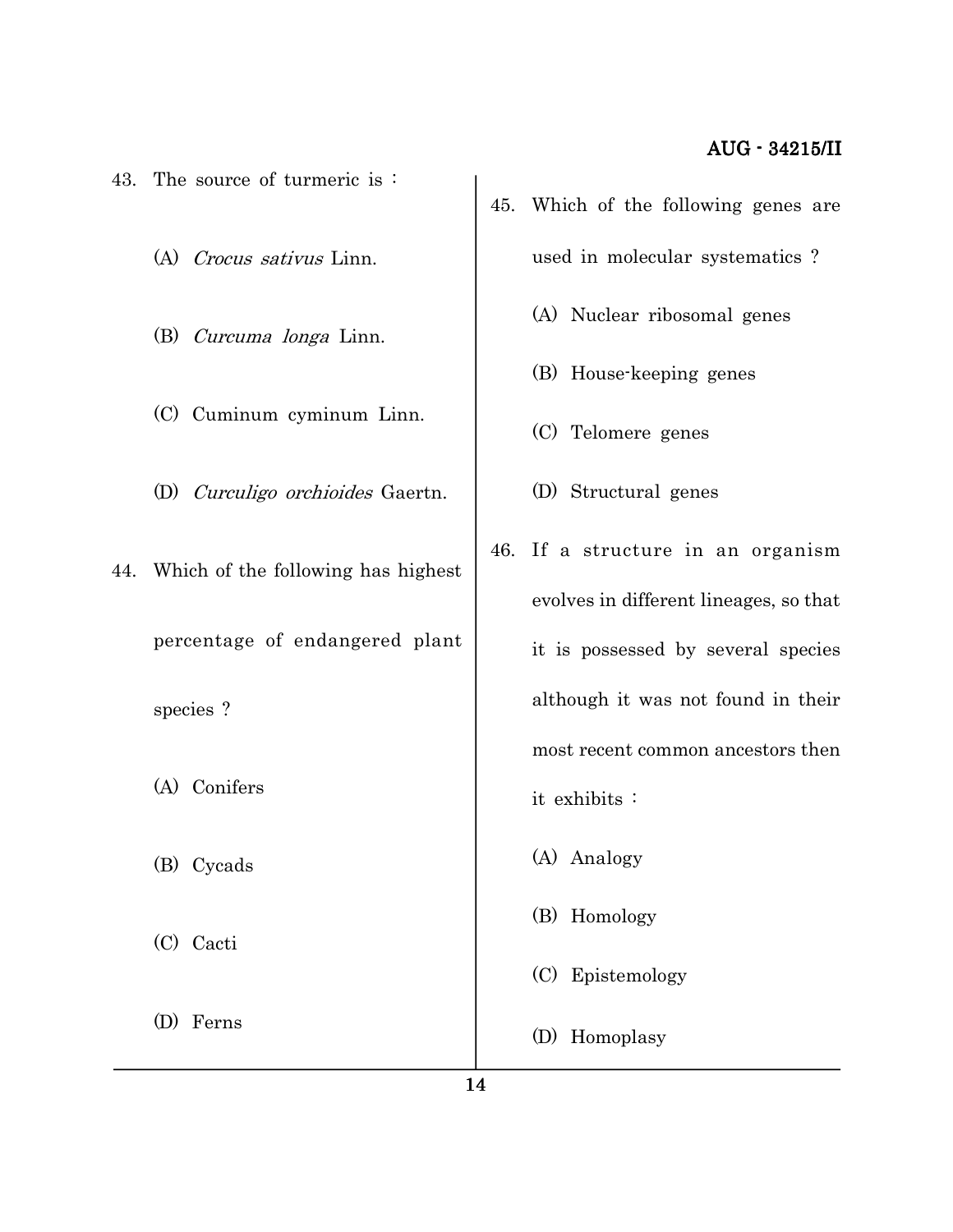| $[$ P.T.O.                            |
|---------------------------------------|
| resources                             |
| (D) Over-exploitation of renewable    |
| (C) Introduction of exotic species    |
| (B) Habitat pollution                 |
| (A) Habitat destruction               |
| planet is:                            |
| decrease in biodiversity on our       |
| The most important cause of<br>50.    |
| (D) Intron length                     |
| $(C)$ SNPs                            |
| (B) Retrotransposons                  |
| (A) Satellite DNA                     |
| in:                                   |
| 49. DNA fingerprinting uses variation |
|                                       |